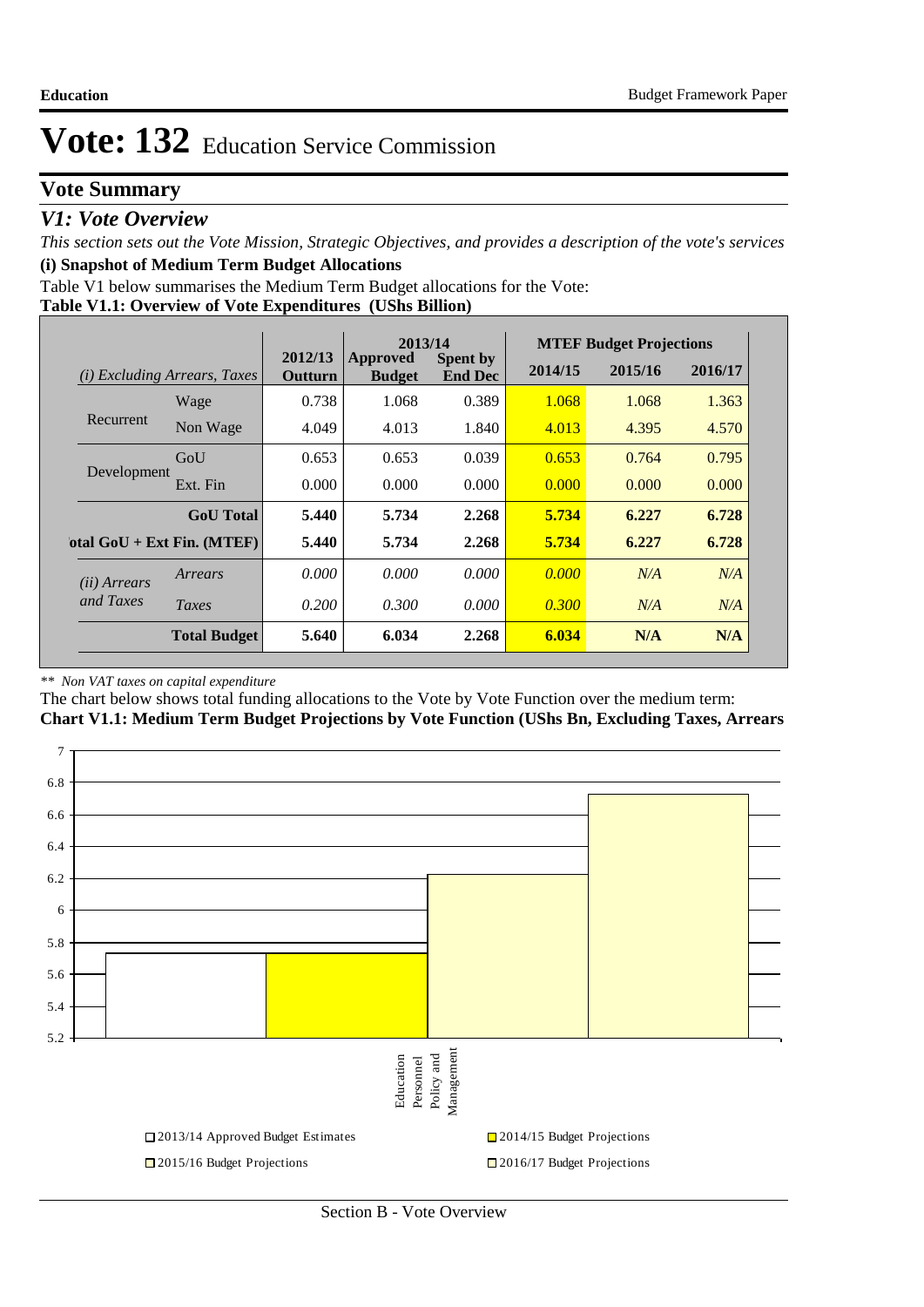## **Vote Summary**

### **(ii) Vote Mission Statement**

The Vote's Mission Statement is:

*To provide an efficient, professional, accountable, transparent and motivated education service.*

#### **(iii) Vote Outputs which Contribute to Priority Sector Outcomes**

The table below sets out the vote functions and outputs delivered by the vote which the sector considers as contributing most to priority sector outcomes.

#### **Table V1.2: Sector Outcomes, Vote Functions and Key Outputs**

| <b>Sector Outcome 1:</b>                                                   | <b>Sector Outcome 2:</b>                      | <b>Sector Outcome 3:</b>                                                              |  |
|----------------------------------------------------------------------------|-----------------------------------------------|---------------------------------------------------------------------------------------|--|
| <b>Improved quality and relevancy of</b><br><i>education at all levels</i> | <b>Improved</b> equitable access to education | <b>Improved effectiveness and efficiency in</b><br>delivery of the education services |  |
| Vote Function: 07 52 Education Personnel Policy and Management             |                                               |                                                                                       |  |
| <b>Outputs Contributing to Outcome 1:</b>                                  | <b>Outputs Contributing to Outcome 2:</b>     | <b>Outputs Contributing to Outcome 3:</b>                                             |  |
| None                                                                       | None                                          | <b>Outputs Provided</b>                                                               |  |
|                                                                            |                                               | 075201 Management of Education Service<br>Personnel                                   |  |

## *V2: Past Vote Performance and Medium Term Plans*

*This section describes past and future vote performance, in terms of key vote outputs and plans to address sector policy implementation issues.* 

### **(i) Past and Future Planned Vote Outputs**

*2012/13 Performance*

During FY 2012/13 the Commission : (i) Recruited and appointed 484 teaching and non-teaching personnel into the education service.(ii) Validated the appointments of 5,436 personnel. (iii) Confirmed the appointments of 3,952 personnel and made (iv) 260 Management Decisions (3 Post Humus Appointments, 14 Post Humus Confirmations, 45 Granted Study Leave, 8 Retired on Medical grounds, 20 Disciplinary Cases, 166 Corrigenda Cases handled, 1 Appeal case handled, 2 Reinstatements, 1 Withdraw of Appointment)

*Preliminary 2013/14 Performance*

03 Personnel Appointed;

2,565 Personnel Validated;

175 Confirmed and Regularized in service (120 Secondary, 24 TIET, 24 BTVET, 6 Posthumous) 86 Corrigenda, 01 Study Leave;

6 KCCA (04 Disciplinary Cases, 01 Confirmation and Regularization, 01 Posthumous Confirmation)

### **Table V2.1: Past and 2014/15 Key Vote Outputs\***

| <i>Vote, Vote Function</i><br><b>Key Output</b> | <b>Approved Budget and</b><br><b>Planned outputs</b>          | 2013/14<br><b>Spending and Outputs</b><br><b>Achieved by End Dec</b>                       | 2014/15<br><b>Proposed Budget and</b><br><b>Planned Outputs</b> |
|-------------------------------------------------|---------------------------------------------------------------|--------------------------------------------------------------------------------------------|-----------------------------------------------------------------|
| <b>Vote: 132 Education Service Commission</b>   |                                                               |                                                                                            |                                                                 |
|                                                 | Vote Function: 0752 Education Personnel Policy and Management |                                                                                            |                                                                 |
| Output: 075201                                  | <b>Management of Education Service Personnel</b>              |                                                                                            |                                                                 |
| Description of Outputs:                         | Appointment of 2,000 teaching<br>and non-teaching personnel;  | 03 Personnel Appointed<br>2,565 Personnel Validated<br>175 Confirmed and Regularised       | Appointment of 2,000 teaching<br>and non-teaching personnel;    |
|                                                 | Confirmation of 2,000 teaching<br>and non-teaching personnel; | in service (120 Secondary, 24)<br>TIET, 24 BTVET, 6<br>Posthumous)                         | Confirmation of 2,000 teaching<br>and non-teaching personnel    |
|                                                 | Regularization of 200<br>appointments;                        | 87 Management Decisions (86<br>Corrigenda, 01 Study Leave)<br>6 KCCA (04 Disciplinary, 01) | <b>Regularization of 200</b><br>appointments;                   |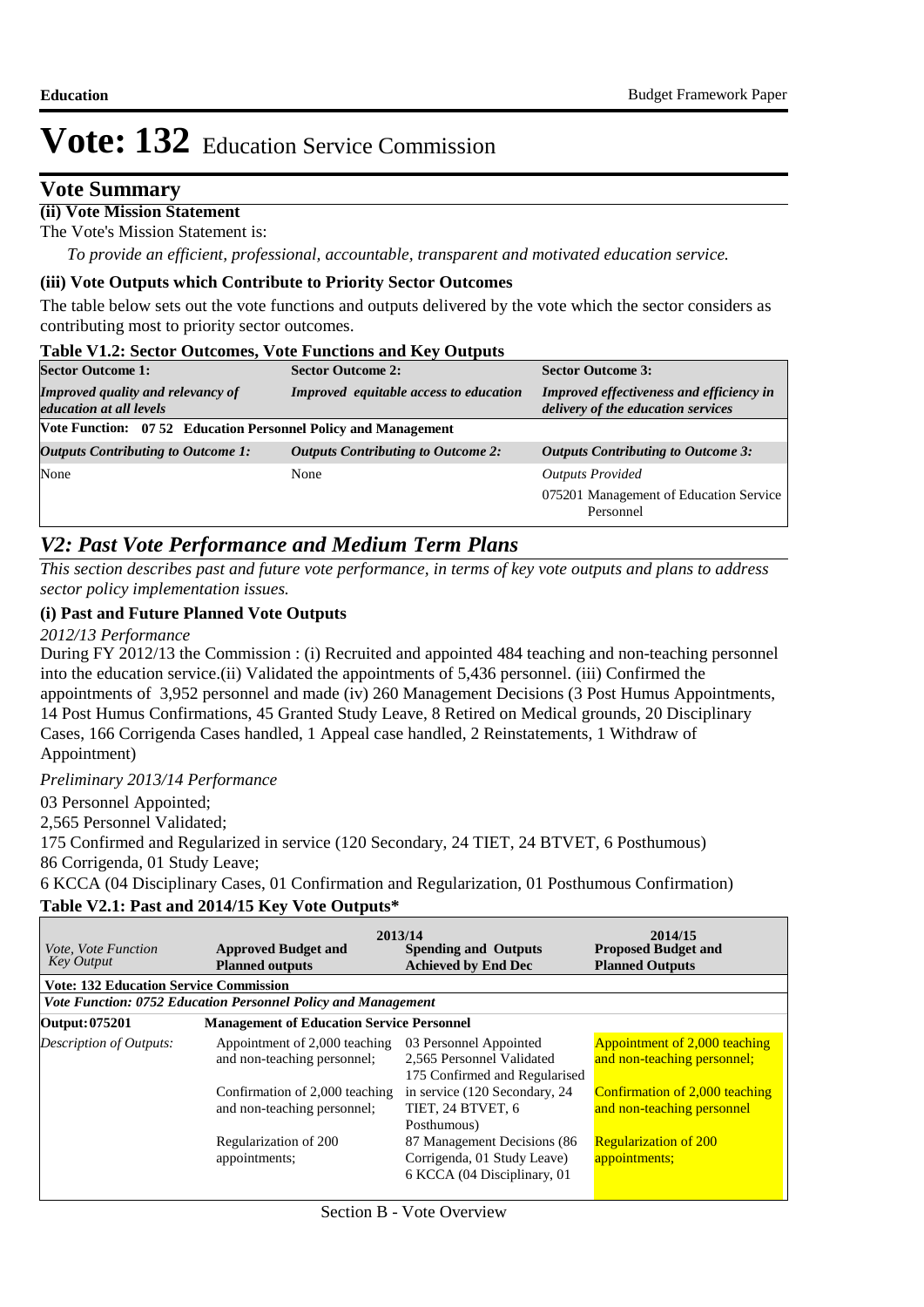## **Vote Summary**

|                                                 |                                                               |       | 2013/14                                                   |       | 2014/15                                                                               |       |
|-------------------------------------------------|---------------------------------------------------------------|-------|-----------------------------------------------------------|-------|---------------------------------------------------------------------------------------|-------|
| <i>Vote, Vote Function</i><br><b>Key Output</b> | <b>Approved Budget and</b><br><b>Planned outputs</b>          |       | <b>Spending and Outputs</b><br><b>Achieved by End Dec</b> |       | <b>Proposed Budget and</b><br><b>Planned Outputs</b>                                  |       |
|                                                 | Validation of 4,000 teaching                                  |       | Confirmation and                                          |       | Validation of 4,000 teaching                                                          |       |
|                                                 | and non-teaching personnel;                                   |       |                                                           |       | Regularisation, 01 Post humous) and non-teaching personnel                            |       |
|                                                 | Promote 4,000 Primary<br>Teachers Under Scheme of<br>Service: |       |                                                           |       | <b>Granting study leave and</b><br>reviewing disciplinary cases<br>submitted by MoES; |       |
|                                                 | Granting study leave and                                      |       |                                                           |       | Supervising and guiding 112                                                           |       |
|                                                 | reviewing disciplinary cases                                  |       |                                                           |       | <b>District Service Commissions</b>                                                   |       |
|                                                 | submitted by MoES;                                            |       |                                                           |       | on recruitment.                                                                       |       |
|                                                 | Supervising and guiding 112                                   |       |                                                           |       | <b>Location at Education Service</b>                                                  |       |
|                                                 | Districts on recruitment;                                     |       |                                                           |       | Commission.                                                                           |       |
|                                                 | Location at Education Service<br>Commission.                  |       |                                                           |       |                                                                                       |       |
| Performance Indicators:                         |                                                               |       |                                                           |       |                                                                                       |       |
| Personnel Validated                             | 2,000                                                         |       | 2,565                                                     |       | 4,000                                                                                 |       |
| Personnel Confirmed                             | 2,000                                                         |       | 175                                                       |       | 2.000                                                                                 |       |
| Personnel Appointed                             | 2,000                                                         |       | 3                                                         |       | 2,000                                                                                 |       |
| Output Cost: UShs Bn:                           |                                                               | 3.030 | $UShs Bn$ :                                               | 0.639 | <b>UShs Bn:</b>                                                                       | 2.924 |
| <b>Vote Function Cost</b>                       | <b>UShs Bn:</b>                                               |       | $6.034$ UShs Bn:                                          |       | 2.268 <i>UShs Bn:</i>                                                                 | 5.734 |
| <b>Cost of Vote Services:</b>                   | $UShs Bn$ :                                                   |       | 5.734 UShs Bn:                                            |       | $2.268$ UShs Bn:                                                                      | 5.734 |

*\* Excluding Taxes and Arrears*

#### *2014/15 Planned Outputs*

Planned Outputs during FY 2014/15 under this key output are:

- -Appointment of 2,000 teaching and non-teaching personnel
- -Validation of 4,000 secondary school teachers
- -Confirmation of 2,000 Appointments
- -Granting study leave and reviewing disciplinary case submitted by MoES
- -Supervising and guiding 112 District Service Commissions on recruitment
- -Continuous Developing an ESC Electronic Database Management Systems
- -Budget Framework Paper (BFP) FY 2015/16 prepared and submitted
- -Ministerial Policy Statement (MPS) FY 2015/16 prepared and submitted
- -Performance Contract and Quarterly Work plans FY 2015/16
- -Annual Report FY 2013/14 prepared and submitted
- -Quarterly Performance reports prepared and submitted
- -Procurement of Land, Heavy-duty Photocopier and 1 Station Wagon Vehicle
- -Local Area Network Upgraded
- -ESC Website revamped

#### **Table V2.2: Past and Medium Term Key Vote Output Indicators\***

| <i>Vote Function Key Output</i>                              |                           | 2013/14          |                                     | <b>MTEF Projections</b> |         |         |
|--------------------------------------------------------------|---------------------------|------------------|-------------------------------------|-------------------------|---------|---------|
| <b>Indicators and Costs:</b>                                 | 2012/13<br><b>Outturn</b> | Approved<br>Plan | <b>Outturn by</b><br><b>End Dec</b> | 2014/15                 | 2015/16 | 2016/17 |
| <b>Vote: 132 Education Service Commission</b>                |                           |                  |                                     |                         |         |         |
| Vote Function:0752 Education Personnel Policy and Management |                           |                  |                                     |                         |         |         |
| Personnel Appointed                                          |                           | 2,000            |                                     | 2.000                   | 2.000   | 2,000   |
| Personnel Confirmed                                          |                           | 2.000            | 175                                 | 2.000                   | 2.000   | 2,000   |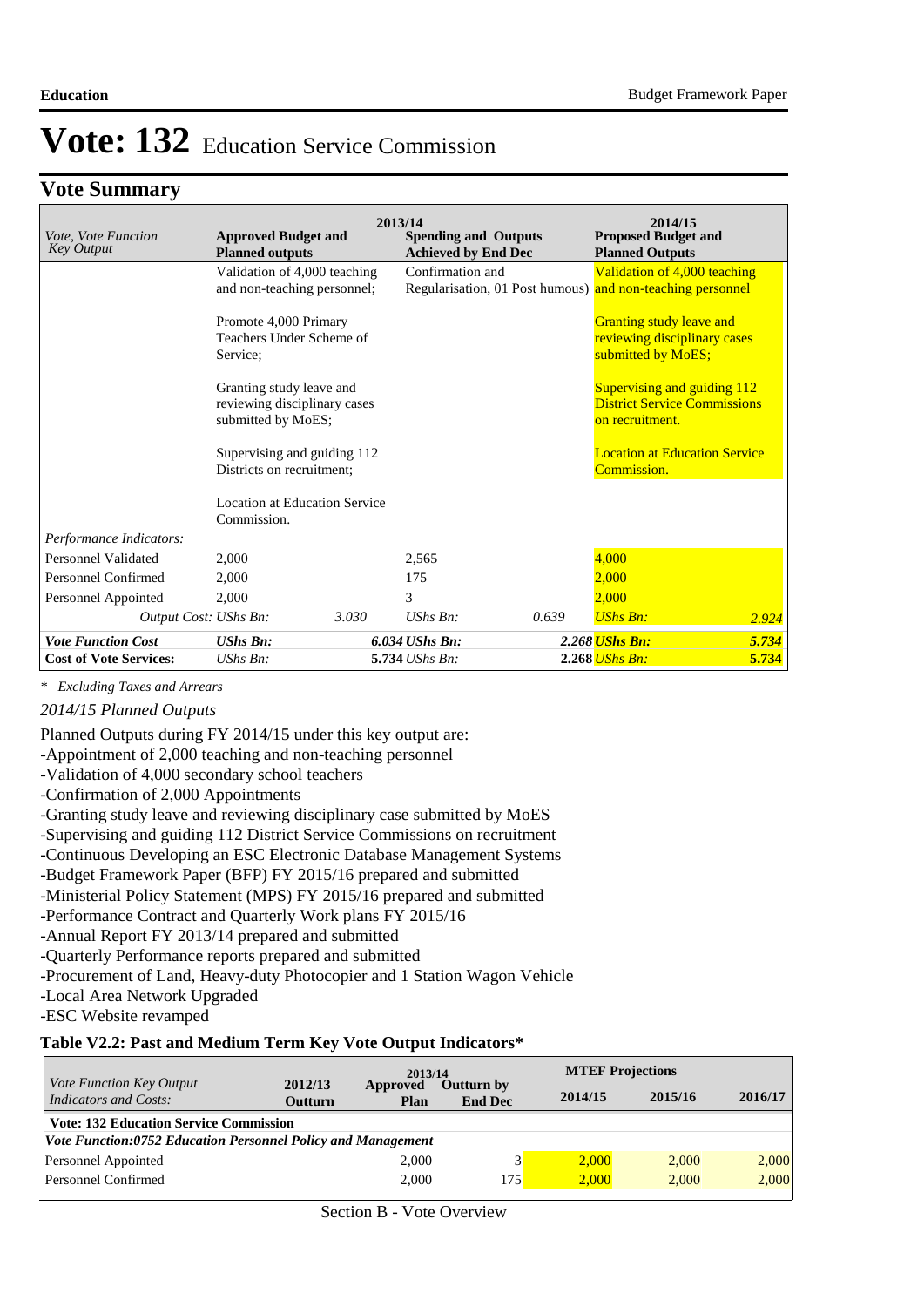# **Vote Summary**

|                                                          |                    | 2013/14          |                                     | <b>MTEF Projections</b> |         |         |
|----------------------------------------------------------|--------------------|------------------|-------------------------------------|-------------------------|---------|---------|
| <i>Vote Function Key Output</i><br>Indicators and Costs: | 2012/13<br>Outturn | Approved<br>Plan | <b>Outturn by</b><br><b>End Dec</b> | 2014/15                 | 2015/16 | 2016/17 |
| Personnel Validated                                      |                    | 2,000            | 2.565                               | 4,000                   | 4.000   | 4,000   |
| <b>Vote Function Cost (UShs bn)</b>                      | 5.640              | 5.734            | 2.268                               | 5.734                   | 6.227   | 6.728   |
| <b>Cost of Vote Services (UShs Bn)</b>                   | 5.640              | 5.734            | 2.268                               | 5.734                   | 6.227   | 6.728   |

### *Medium Term Plans*

The Medium Term Plans of the Commission are to : i) Recruit & appoint both teaching and non-teaching personnel in as per submissions received from MoES (ii) Validate appointments of education service personnel to ensure proper service delivery (iii) Confirm & regularize appointments to ensure continuity in service (iv) Grant study leave and review discipline in the service for regulatory best practices in the service. (v) Monitor, supervise & guide District Service Commissions in recruitment in order to maintain national standards (vi) Implement the Teachers' Scheme of Service in Post Primary Institutions to enhance motivation in the service (vii) Maintain the Electronic Data Management system (viii) Print and Disseminate Regulations and Code of Conduct

### **(ii) Efficiency of Vote Budget Allocations**

The Budget has been disaggregated along departments and units to enable department and unit heads have control over their budgets.

### **Table V2.3: Allocations to Key Sector and Service Delivery Outputs over the Medium Term**

|                                 | $(i)$ Allocation (Shs Bn) |     |                                 | $(ii)$ % Vote Budget |          |           |                                 |          |
|---------------------------------|---------------------------|-----|---------------------------------|----------------------|----------|-----------|---------------------------------|----------|
| <b>Billion Uganda Shillings</b> |                           |     | 2013/14 2014/15 2015/16 2016/17 |                      |          |           | 2013/14 2014/15 2015/16 2016/17 |          |
| <b>Key Sector</b>               | 3.0                       | 2.9 | 2.9                             | 2.9                  | $52.8\%$ | $-51.0\%$ | $47.0\%$                        | $43.5\%$ |
| Service Delivery                | 3.0                       | 2.9 | 2.9                             | 2.9                  | 52.8%    | $51.0\%$  | $47.0\%$                        | $43.5\%$ |

The Key cost driver is recruitment, the budget for recruitment of 1 Personnel is Ugx  $267,000/=$ 

### **Table V2.4: Key Unit Costs of Services Provided and Services Funded (Shs '000)**

| <b>Unit Cost</b><br><b>Description</b>                       | Actual<br>2012/13 | <b>Planned</b><br>2013/14 | <b>Actual</b><br>by Sept | <b>Proposed</b><br>2014/15 | <b>Costing Assumptions and Reasons for</b><br>any Changes and Variations from Plan |
|--------------------------------------------------------------|-------------------|---------------------------|--------------------------|----------------------------|------------------------------------------------------------------------------------|
|                                                              |                   |                           |                          |                            |                                                                                    |
| Vote Function:0752 Education Personnel Policy and Management |                   |                           |                          |                            |                                                                                    |
| Recruitment expenses                                         | 267,000           |                           |                          |                            | Recruitment expenses for 1 person Ushs                                             |
|                                                              |                   |                           |                          |                            | 267,000. There are no variations                                                   |

### **(iii) Vote Investment Plans**

The Capital Purchases in the medium term have been maintaned at 0.65 Bn over the medium term, this has enabled the Commission to purchase vehicles and cut on the cost of hiring vehicles when doing field activities. The outstanding need however remains the accomodation of the Commission which needs substantial amounts.

### **Table V2.5: Allocations to Capital Investment over the Medium Term**

|                                           | $(i)$ Allocation (Shs Bn) |     |                                 | $(ii)$ % Vote Budget |           |          |                                 |       |
|-------------------------------------------|---------------------------|-----|---------------------------------|----------------------|-----------|----------|---------------------------------|-------|
| <b>Billion Uganda Shillings</b>           |                           |     | 2013/14 2014/15 2015/16 2016/17 |                      |           |          | 2013/14 2014/15 2015/16 2016/17 |       |
| Consumption Expendture (Outputs Provided) | 5.1                       | 5.1 | 5.1                             | 5.1                  | 88.6%     | $88.6\%$ | 81.6%                           | 75.5% |
| Investment (Capital Purchases)            | 0.7                       | 0.7 | 1.1                             | 1.6                  | $11.4\%$  | $11.4\%$ | 18.4%                           | 24.5% |
| <b>Grand Total</b>                        | 5.7                       | 5.7 | 6.2                             | 6.7                  | $100.0\%$ |          | $100.0\%$ $100.0\%$ $100.0\%$   |       |

The Major Capital Investments will focus on acquisition of land for construction of the Commission Headquarters, Estimated at 2.5Bn although there is no adequate budget provision for it. It remains an unfunded priority.

### **Table V2.6: Major Capital Investments**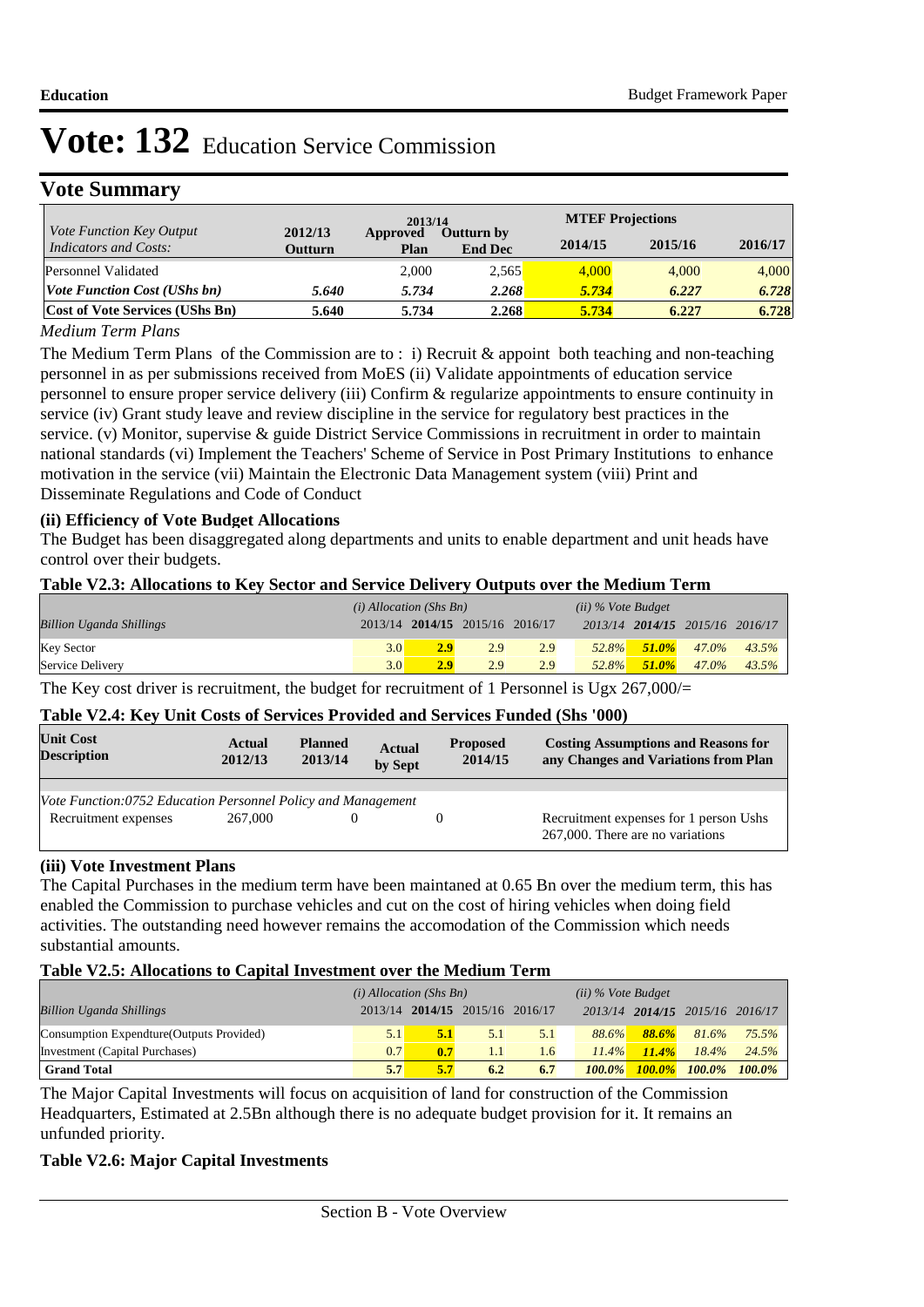### **Vote Summary**

### **(iv) Vote Actions to improve Priority Sector Outomes**

### **Table V2.7: Priority Vote Actions to Improve Sector Performance**

| 2013/14 Planned Actions:                                                                                                                                                                                                               | 2013/14 Actions by Sept:                                       | <b>MT Strategy:</b>                                                                                                   |                                                                                            |  |  |  |  |  |  |  |
|----------------------------------------------------------------------------------------------------------------------------------------------------------------------------------------------------------------------------------------|----------------------------------------------------------------|-----------------------------------------------------------------------------------------------------------------------|--------------------------------------------------------------------------------------------|--|--|--|--|--|--|--|
| Sector Outcome 2: Improved equitable access to education                                                                                                                                                                               |                                                                |                                                                                                                       |                                                                                            |  |  |  |  |  |  |  |
|                                                                                                                                                                                                                                        | Vote Function: 07.52 Education Personnel Policy and Management |                                                                                                                       |                                                                                            |  |  |  |  |  |  |  |
|                                                                                                                                                                                                                                        |                                                                | [VF Performance Issue: Conducting regular validation and confirmation of appointments of Education Service Personnel; |                                                                                            |  |  |  |  |  |  |  |
| Immediate confirmation after<br>Validation of 4000<br>Immediate confirmation after<br>NIL<br>probation to avoid back log<br>probation.<br>appointments and<br>confirmation of 2000 of<br>cases.<br><b>Education Service Personnel:</b> |                                                                |                                                                                                                       |                                                                                            |  |  |  |  |  |  |  |
| Sector Outcome 3: Improved effectiveness and efficiency in delivery of the education services                                                                                                                                          |                                                                |                                                                                                                       |                                                                                            |  |  |  |  |  |  |  |
| Vote Function: 07 52 Education Personnel Policy and Management                                                                                                                                                                         |                                                                |                                                                                                                       |                                                                                            |  |  |  |  |  |  |  |
|                                                                                                                                                                                                                                        |                                                                | VF Performance Issue: Increasing the monitoring and supervision of District Service Commissions.                      |                                                                                            |  |  |  |  |  |  |  |
| The Commission has planned<br>a regulary monitoring $&$<br>guidance program for all 112<br>districts.                                                                                                                                  | NIL.                                                           | Monitoring & guiding 112<br><b>District Service Commissions</b><br>Accross 112 districts.                             | Continued and regulary<br>monitoring & guidance to<br><b>District Service Commissions.</b> |  |  |  |  |  |  |  |

# *V3 Proposed Budget Allocations for 2014/15 and the Medium Term*

*This section sets out the proposed vote budget allocations for 2014/15 and the medium term, including major areas of expenditures and any notable changes in allocations.* 

#### **Table V3.1: Past Outturns and Medium Term Projections by Vote Function\***

|                                                |                           | 2013/14                |                                    | <b>MTEF Budget Projections</b> |         |         |  |  |
|------------------------------------------------|---------------------------|------------------------|------------------------------------|--------------------------------|---------|---------|--|--|
|                                                | 2012/13<br><b>Outturn</b> | Appr.<br><b>Budget</b> | <b>Spent by</b><br><b>End Sept</b> | 2014/15                        | 2015/16 | 2016/17 |  |  |
| <b>Vote: 132 Education Service Commission</b>  |                           |                        |                                    |                                |         |         |  |  |
| 0752 Education Personnel Policy and Management | 5.640                     | 5.734                  | 0.960                              | 5.734                          | 6.227   | 6.728   |  |  |
| <b>Total for Vote:</b>                         | 5.640                     | 5.734                  | 0.960                              | 5.734                          | 6.227   | 6.728   |  |  |

### **(i) The Total Budget over the Medium Term**

In the Medium Term, the total Vote allocation has been 5.640B, 5.734B and 5.734B for FY 2012/13, 2013/14 and 2014/15 Indicative MTEF. The Expenditure levels have been maintained at the same level.

### **(ii) The major expenditure allocations in the Vote for 2014/15**

The major sector expenditure are the expenses incurred during recruitment of personnel with budget estimates of Ushs 1.961bn. This almost accounts for half of the Non wage recurrent budget.

#### **(iii) The major planned changes in resource allocations within the Vote for 2014/15**

The Development Budget will be channeled to acquisition of land and construction of offices.

### **Table V3.2: Key Changes in Vote Resource Allocation**

|                                                                       | 2014/15 | <b>Changes in Budget Allocations and Outputs from 2013/14 Planned Levels:</b>                                                                                                                 | 2015/16 |                                                                         | 2016/17 | <b>Justification for proposed Changes in</b><br><b>Expenditure and Outputs</b>                                      |
|-----------------------------------------------------------------------|---------|-----------------------------------------------------------------------------------------------------------------------------------------------------------------------------------------------|---------|-------------------------------------------------------------------------|---------|---------------------------------------------------------------------------------------------------------------------|
|                                                                       |         | Vote Function:0702 Education Personnel Policy and Management                                                                                                                                  |         |                                                                         |         |                                                                                                                     |
| Output:                                                               |         | 0752 02 Policy , Monitoring, Evaluation and Research                                                                                                                                          |         |                                                                         |         |                                                                                                                     |
| <b>UShs Bn:</b><br>The expirely of donor<br>support to the Commission |         | -0.303 UShs Bn:<br>The expirely of donor<br>support to the Commission                                                                                                                         |         | $-0.303$ UShs Bn:<br>The expirely of donor<br>support to the Commission |         | -0.303 The expirely of donor support to the<br>Commission resulted in the short fall.<br>The EDMS has been moved to |
| resulted in the short fall.                                           |         | resulted in the short fall.<br>The EDMS has been moved The EDMS has been moved The EDMS has been moved<br>to Information Science Unit to Information Science Unit to Information Science Unit |         | resulted in the short fall.                                             |         | Information Science Unit.                                                                                           |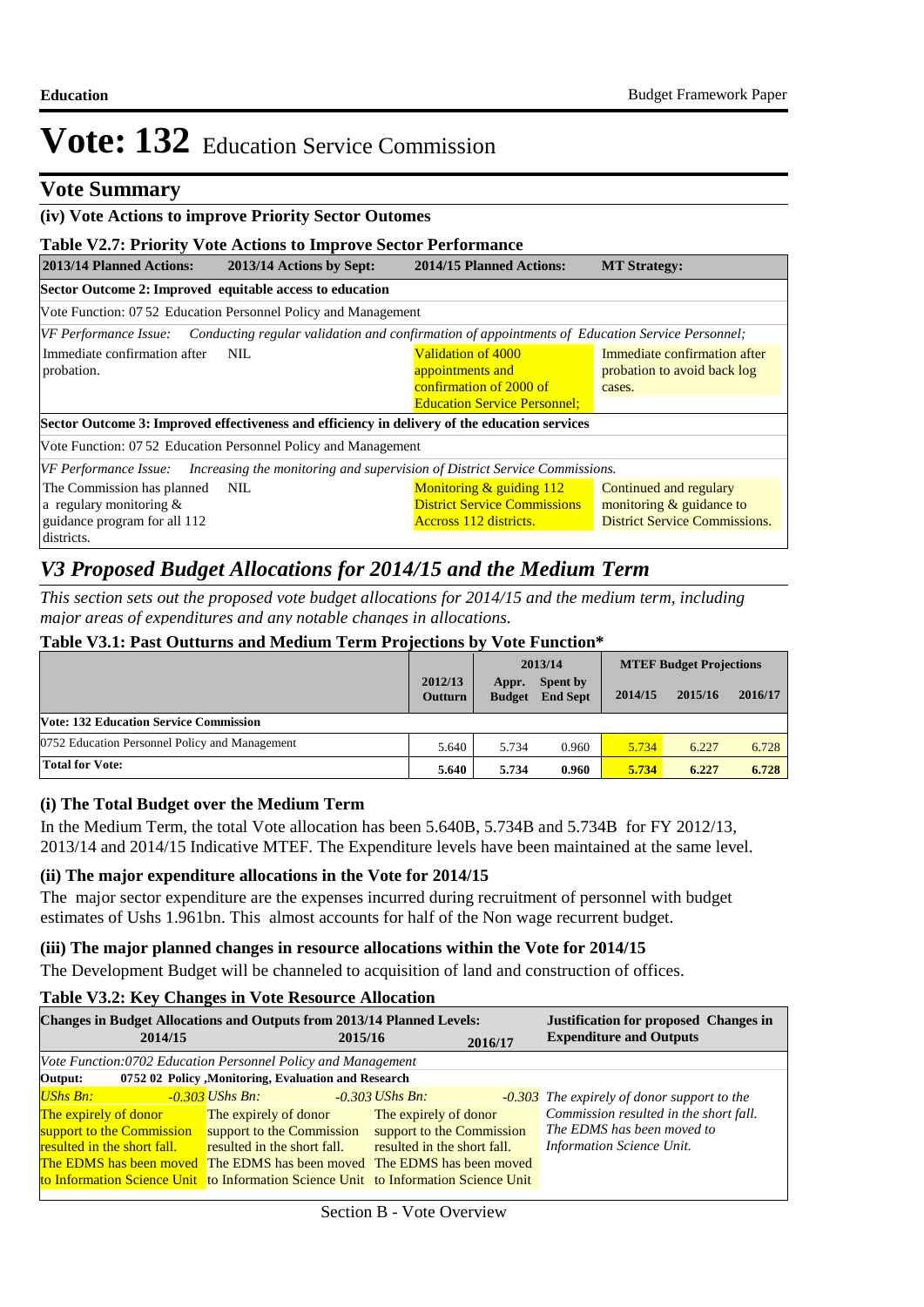# **Vote Summary**

| <b>Changes in Budget Allocations and Outputs from 2013/14 Planned Levels:</b>                                                                                                                                                                              | Justification for proposed Changes in                                                                                                                                                                                                                     |                                                                                                                                                                                                                                                             |                                                                                                                                                                                                                                                                                                                                                                                                  |  |
|------------------------------------------------------------------------------------------------------------------------------------------------------------------------------------------------------------------------------------------------------------|-----------------------------------------------------------------------------------------------------------------------------------------------------------------------------------------------------------------------------------------------------------|-------------------------------------------------------------------------------------------------------------------------------------------------------------------------------------------------------------------------------------------------------------|--------------------------------------------------------------------------------------------------------------------------------------------------------------------------------------------------------------------------------------------------------------------------------------------------------------------------------------------------------------------------------------------------|--|
| 2014/15                                                                                                                                                                                                                                                    | 2015/16                                                                                                                                                                                                                                                   | 2016/17                                                                                                                                                                                                                                                     | <b>Expenditure and Outputs</b>                                                                                                                                                                                                                                                                                                                                                                   |  |
| Output:                                                                                                                                                                                                                                                    | 0752 03 Finance and Administration                                                                                                                                                                                                                        |                                                                                                                                                                                                                                                             |                                                                                                                                                                                                                                                                                                                                                                                                  |  |
| <b>UShs Bn:</b><br><b>The Finance and</b><br><b>Administration Department</b><br><b>Centralizes shared</b><br>resources, eg maintanace of resources, eg. Maintanace                                                                                        | $0.304$ UShs Bn:<br>The Finance and<br><b>Administration Department</b><br>Centralizes shared                                                                                                                                                             | $0.304$ UShs Bn:<br>The Finance and<br><b>Administration Department</b><br>Centralizes eg. Shared<br>resources, maintanace of                                                                                                                               | 0.304 The Finance and Administration<br>Department Centralizes shared<br>resources, eg. maintanace of vehicles,<br>management of staff, etc have all been<br>centralized under F&A, the reason for                                                                                                                                                                                               |  |
| vehicles, management of<br>staff, etc have all been<br>centralized under F&A, the<br>reason for the shift in<br>resources                                                                                                                                  | of vehicles, management of<br>staff, etc have all been<br>centralized under F&A, the<br>reason for the shift in<br>resources                                                                                                                              | vehicles, management of<br>staff, etc have all been<br>centralized under F&A, the<br>reason for the shift in<br>resources                                                                                                                                   | the shift in resources.                                                                                                                                                                                                                                                                                                                                                                          |  |
| Output:<br>0752 06 Information Science                                                                                                                                                                                                                     |                                                                                                                                                                                                                                                           |                                                                                                                                                                                                                                                             |                                                                                                                                                                                                                                                                                                                                                                                                  |  |
| <b>UShs Bn:</b><br>Maintenance of the EDMS<br>System has been shifted<br>from Policy Analysis to<br><b>Information Science (50M)</b><br>and all IT Supplies and<br><b>Maintenance Centralized</b><br>under information Science<br>for Efficient Management | 0.088 UShs Bn:<br>Maintenance of the EDMS<br>System has been shifted<br>from Policy Analysis to<br><b>Information Science (50M)</b><br>and all IT Supplies and<br><b>Maintenance Centralized</b><br>under information Science<br>for Efficient Management | $0.088$ UShs Bn:<br>Maintenance of the EDMS<br>System has been shifted<br>from Policy Analysis to<br><b>Information Science (50M)</b><br>and all IT Supplies and<br><b>Maintenance Centralized</b><br>under information Science<br>for Efficient Management | 0.088 Maintenance of the EDMS System has<br>been shifted from Policy Analysis to<br>Information Science (50M) and all IT<br>Supplies and Maintenance Centralized<br>under information Science for Efficient<br>Management.                                                                                                                                                                       |  |
| Output:<br>0752 71 Acquisition of Land by Government                                                                                                                                                                                                       |                                                                                                                                                                                                                                                           |                                                                                                                                                                                                                                                             |                                                                                                                                                                                                                                                                                                                                                                                                  |  |
| <b>UShs Bn:</b><br><b>Short Term Development</b><br>Projects like a Local Area<br>Network, Buying a Heavy<br>Duty Photocopier and<br><b>Revamping the Website</b><br>have been allocated some<br>money reducing on the<br><b>Budget for Land</b>           | $-0.162$ UShs Bn:<br>The Budget is expected to<br>contribute to purchase of<br>Land estiamted at 2.5Bn to<br>be purchased for<br><b>Construction of Offices</b>                                                                                           | 0.742 UShs Bn:<br>1.244<br>The Budget is expected to<br>contribute to purchase of<br>Land estiamted at 2.5Bn to<br>be purchased for<br><b>Construction of Offices</b>                                                                                       | Short Term Development Projects like a<br>New Local Area Network, Buying a<br>Heavy Duty Photocopier and Revamping<br>the Website have been allocated some<br>money reducing on the Budget for Land,<br>these are one offs, however the budget is<br>to be utilized in the purchase of land and<br>construction of offices for the<br>Commission in the Long Term.                               |  |
| Output:<br>0752 76 Purchase of Office and ICT Equipment, including Software                                                                                                                                                                                |                                                                                                                                                                                                                                                           |                                                                                                                                                                                                                                                             |                                                                                                                                                                                                                                                                                                                                                                                                  |  |
| <b>UShs Bn:</b><br>The Budget has been<br>increased to take care of<br>short term Development<br>needs, viz, Heavy Duty<br>photocopier, Local Area<br><b>Network and Revamping of</b><br>the Website.                                                      | 0.192 UShs Bn:<br>The budget will reduce<br>because the outputs will<br>revert to purchase of<br>Computers on a replacemnt<br>basis                                                                                                                       | $-0.025$ UShs Bn:<br>The Commission will be<br>focused on sourcing for<br>funds to build offices, this<br>may consume all the<br>available funds on the<br>development budget                                                                               | -0.025 The Budget has been increased to take<br>care of short term Development needs,<br>viz, Heavy Duty photocopier, Local Area<br>Network and Revamping of the Website.<br>As the Commission adopts to cost saving<br>ICT measures of utilizing ICT resources<br>centrally, there has been a need to have<br>an Efficient LAN, the current<br>Photocopier is worn out and due for<br>disposal. |  |

# *V4: Vote Challenges for 2014/15 and the Medium Term*

*This section sets out the major challenges the vote faces in 2014/15 and the medium term which the vote has been unable to address in its spending plans.*

Acquisition of Land and Construction of Offices for Office space, estimated at 2.5Bn and 10Bn Respectively. These remain Key unfunded priorities.

### **Table V4.1: Additional Output Funding Requests**

| <b>Additional Requirements for Funding and</b><br><b>Outputs in 2014/15:</b> | <b>Justification of Requirement for</b><br><b>Additional Outputs and Funding</b> |  |  |  |
|------------------------------------------------------------------------------|----------------------------------------------------------------------------------|--|--|--|
| Vote Function:0771 Education Personnel Policy and Management                 |                                                                                  |  |  |  |
| Output:<br>0752 71 Acquisition of Land by Government                         |                                                                                  |  |  |  |